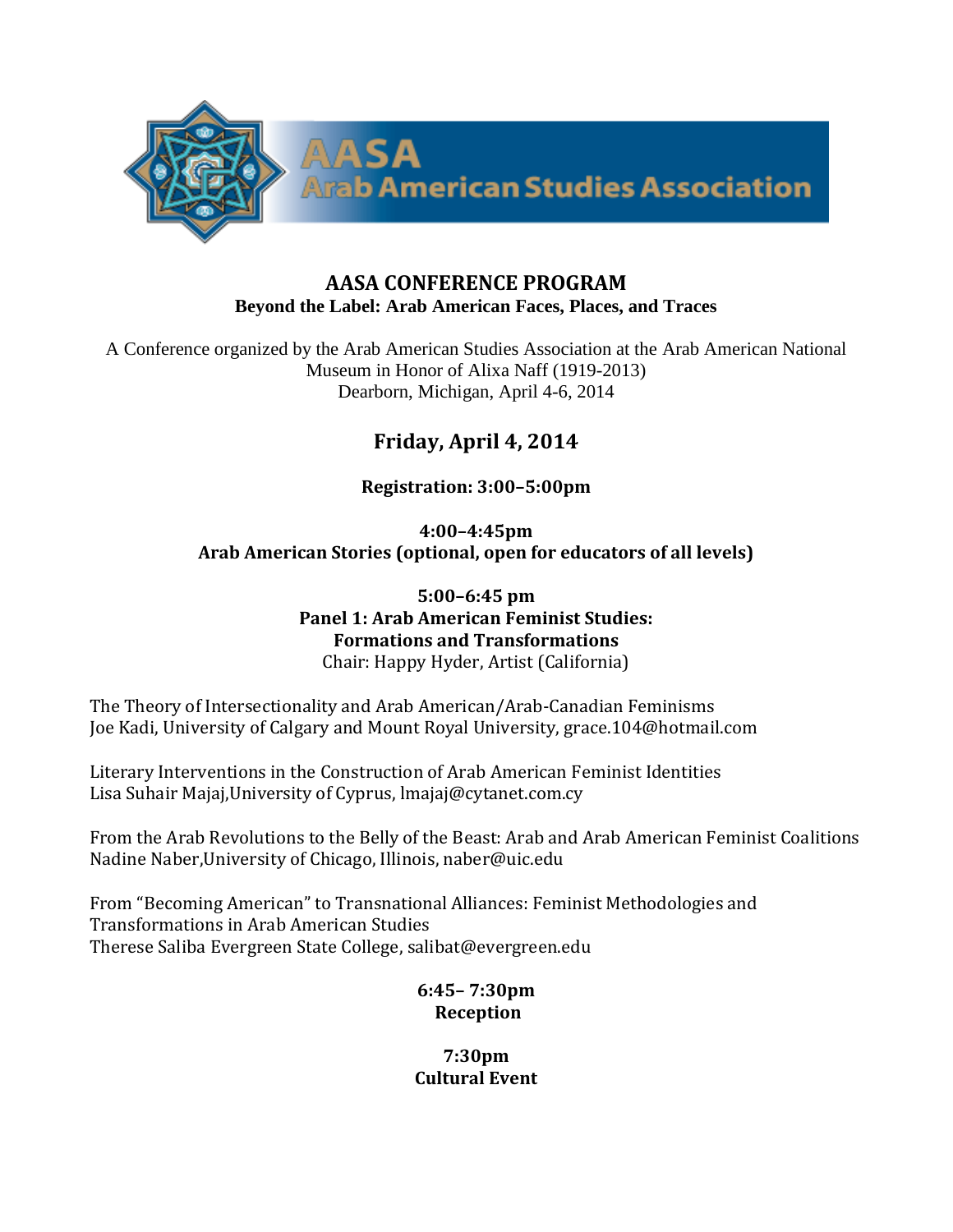# **Saturday, April 5, 2014**

### **8:00–9:00 am Breakfast and Registration at the Museum:**

## **9:00–10:45am Panel 2: Two Visions of Arabs in America: Naff and Rihani**

Chair: Gigi Awad, University of Texas at Austin

Race, Gender, and Sexuality in Early Arab American History: Naff's Peddling Thesis Charlotte Karem Albrecht, Denison University, albrechtc@denison.edu

An Arab in New York: The Encounter of Arab and American Modernisms in the Work of Ameen Rihani Michelle Baroody, University of Minnesota, baroo001@umn.edu

Toward a Genealogy of Arab American Women's Life Writing: A Critical Analysis of Alixa Naff and Evelyn Shakir

Christina Najla LaRose, University of Michigan, clarose@umich.edu

### **10:45am: Break**

## **11:00 am–12:45pm Panel 3: Performing Arabs**

Chair: Doris Bitar, Artist (California)

Middle Eastern Americans in Reality Television: Narcissists, Patriots, and Muslims Evelyn Alsultany, University of Michigan, alsultan@umich.edu

Polycentric Palestinianism: Trans/national Cinema and Identity Politics at the Boston Palestine Film Festival Umayyah Cable, University of Southern California, umayyah.cable@gmail.com

"Playing East": Arabs Perform in Nineteenth Century America Linda Jacobs, Independent Scholar, ljacobs78@gmail.com

*Arab Americans* or *Arabs-in-America*? Manufacturing Identity in Hollywood's Studios Waleed F. Mahdi, University of Minnesota, mahdi004@umn.edu

### **1:00–2:00pm Lunch**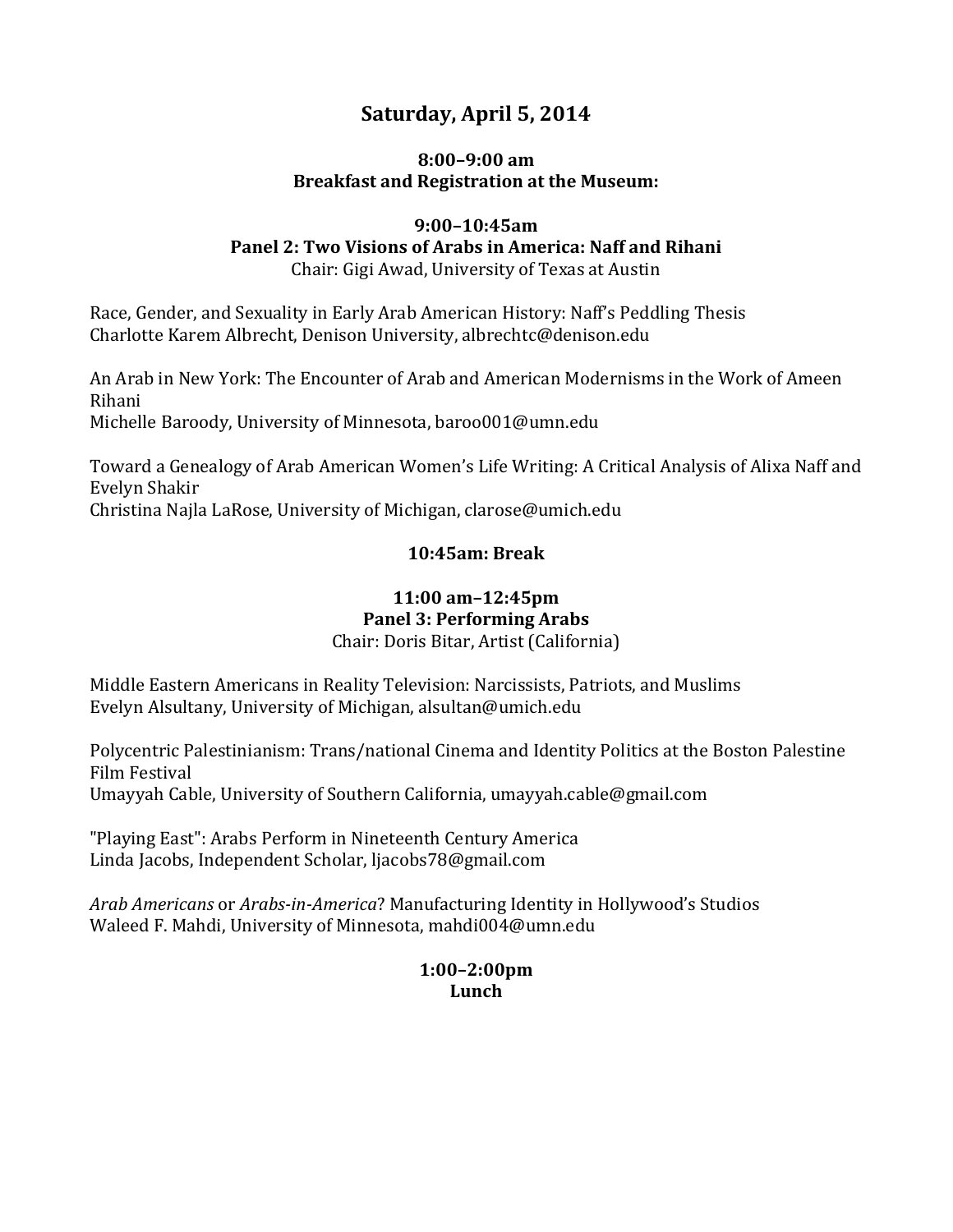# **2:00–3:45pm Panel 4: Arabs as Minorities, Arabs as Hegemons**

Chair: Ronald Stockton, University of Michigan-Dearborn

Third World Alliances: Arab American Activists at American Universities, 1967-1973 Pamela E. Pennock, University of Michigan-Dearborn, ppennock@umich.edu

Arabs in the Power Elite Rita Stephan, Center for Contemporary Arab Studies at Georgetown University, rita.stephan@gmail.com

Kurdish America: Working with, Through, and Against Arab America Stanley Thangaraj, City College of New York, stan.thangaraj18@gmail.com

### **3:45 pm: Break**

### **4:00–6:00pm Panel 5: Writing Identity**  Chair: Janice Terry, Eastern Michigan University

Beyond the Label "Potpourri": Tracing the Comic Pulse of Arab American Girlhood and Sexuality in Alicia Erian's *Towelhead* and Randa Jarrar's *A Map of Home* Leila Ben Nasr, Ohio State University, Columbus, ben-nasr.1@osu.edu

Representations of Islam and Embodied Intimacy in Arab American Women's Poetry Sirène Harb, American University of Beirut, sh03@aub.edu.lb

Searching for Home: The Role of Language in *The Girl in the Tangerine Scarf* Rachel Norman, University of North Carolina at Chapel Hill, ranorman@email.unc.edu

Scheherazade as Muse and Metaphor in Contemporary Arab American Writing Mejdulene B. Shomali, University of Michigan, mejdulene.shomali@gmail.com

Traveling Tales: Storytelling and the Fabrication of Identity in Rabih Alameddine's *The Hakawati* Pauline Homsi Vinson, Diablo Valley College (California), pvinson@dvc.edu

# **6:15–7:25pm**

### **Keynote Dinner**

Keynote Speaker: Suad Joseph, University of California, Davis

## **7:30–8:30pm**

### **Roundtable: Theoretical and Practical Considerations for Arab American Studies and Future Directions of the AASA**

Chaired by Akram Khater, North Carolina State University